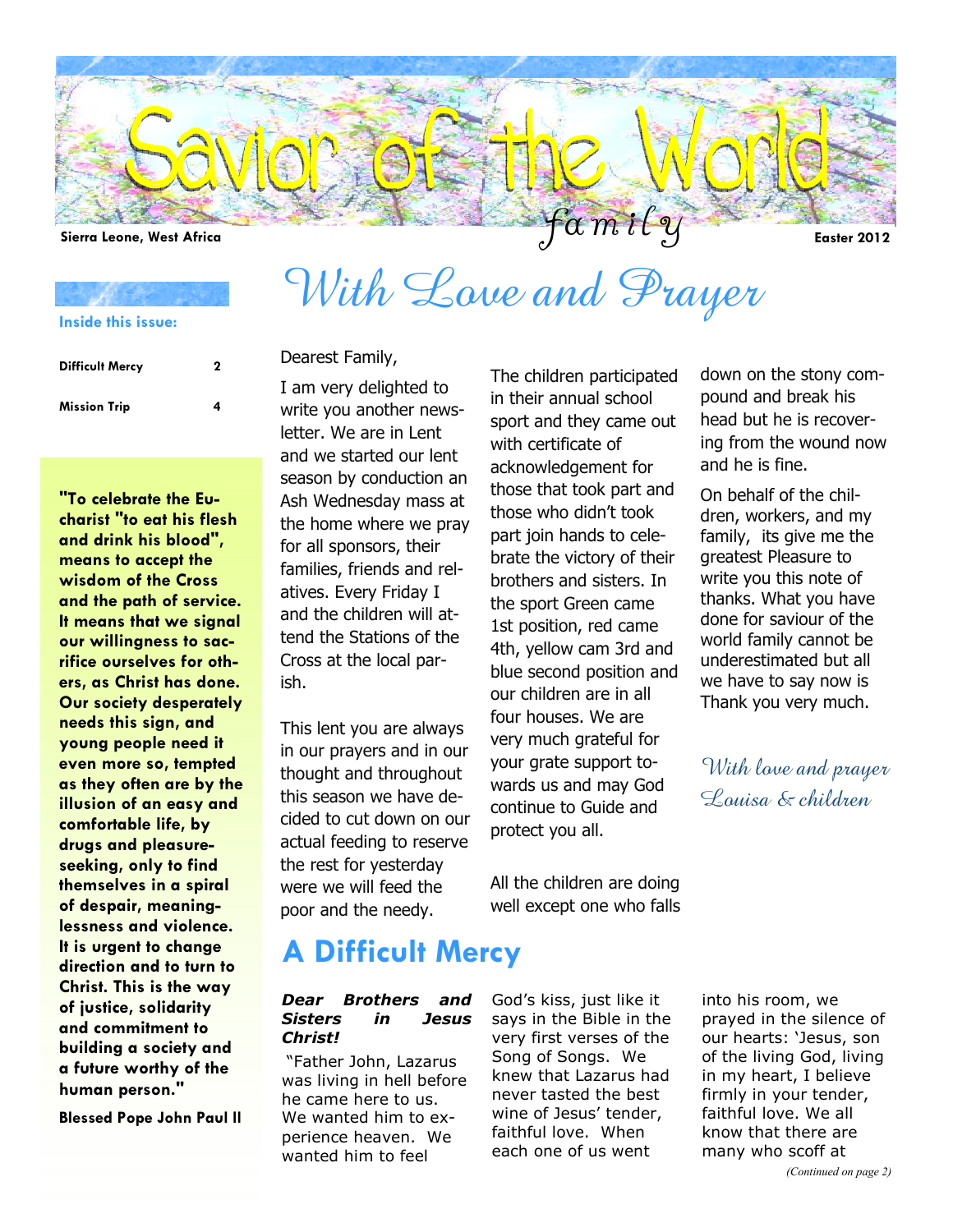### Page 2

# **Difficult Mercy**

### *(Continued from page 1)*

those who believe, heart and soul, in Jesus Christ. Some even float the word "fanatic" into their conversation circles when the topic for the day happens to cross hairs with living Christians.

There are many who believe it is impractical and hence foolish to devote time and energy to Jesus as if friendship with him matters in the comings and goings of a daily routine. In their personal calendars, how many have listed among their daily agenda, such items as "today's humble works of charity", "today's prayer program" and "today's penance exercise" ?

And yet this is the theme song that Jesus gives to the Catholic Church every year on Ash Wednesday when he says to you and to me: "Be a real, beloved child of your heavenly Father. Do the humble works of love, do the prayer, and do the penance – but do all of this in the sacred secrecy of your heart, in the secrecy of your personal life" (see Matthew 6:1- 21).

It is Jesus who says to you: "Even if your actions and words are quite public, rest silently and peacefully within your Father's eternal

embrace… your wholehearted trust in your Father, in me, your Brother Jesus, in your Mother Mary – your wholehearted trust and confidence in us will bring you courage and interior freedom, strength and peace



**The poor waiting for food after Mass** 

**In their personal calendars, how many have listed among their daily agenda, such items as "today's humble works of charity", "today's prayer program" and "today's penance exercise" ?** 

when you travel by your own way of the Cross. Your personal pain, united to the pain of my Cross, will bring everlasting peace and joy to all of your suffering brothers and sisters."

It is Jesus who says to each one of us in the privacy of our souls:

"This is the Good Friday grace that I offer you when I die for you, wholeheartedly for you! I give you everything necessary so that you can freely and courageously offer yourself for the salvation and everlasting happiness of your family, your suffering brothers and sisters. You will arrive at the joy of the resurrection and those you love will be right there with you in the joy of the resurrection: this I promise you! I repeat, this is my divine promise that I will in fact keep! I am the Faithful Witness – and I give my heavenly Father this precious testimony: when I was dying on the cross, it was of you that I was thinking. It was for love of you that I was thirsting. I promise you eternal joy: my blood confirms the power of the promise. Do you accept my word of promise? It's my Easter gift for you."

Somebody who was feeling all the bitterness and loneliness of a heavy interior cross without any hope or belief in the Resurrection was Lazarus. Mother Teresa's Sisters did not hesitate to make him welcome by giving him everything necessary to become human again.

It was with a bubbling joy that one Sister entered his room with a plate of delicious food in her hands; indeed it was probably the most elegant meal that Lazarus had ever seen in his life. But what did Lazarus do?

Sister was the first one to speak: "Lazarus, I have come to give you a nice meal. I know you must be really hungry. Would you like to eat something?" Lazarus remained silent. The Sister came closer to his bed. Lazarus refused to say a word. When the Sister bent down to place the tray on his bed table, he suddenly grabbed the food from the Sister, and threw it in the Sister's face. Covered with mashed potatoes and gravy, Sister continued to smile; recognizing that Lazarus did not want her to stay, she quietly left the room.

A second Sister entered the room. She too felt a surging of joy in her heart: she knew that Jesus at that very moment was loving her, and that he was loving Lazarus. So with a transparent smile that put on open display her deep inner peace, she said: "Lazarus, I have brought you fresh clothing. This clothing smells lovely. I am sure you are going to feel like a new person if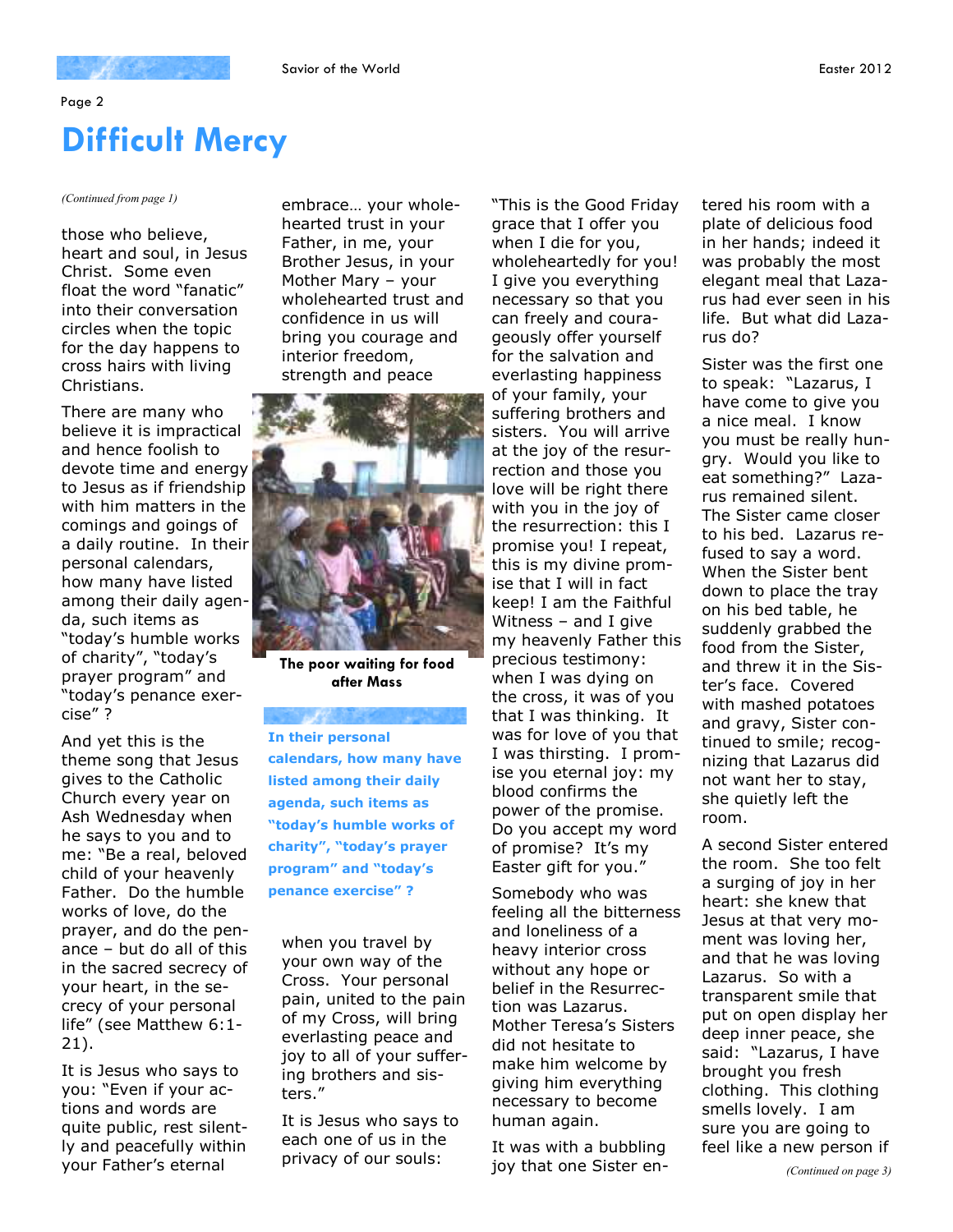Page 3

## **Difficult Mercy**

### *(Continued from page 2)*

you put on this clothing."

Lazarus said nothing. The Sister approached his bed. When she held out the clothes to him, he grabbed the clothes in his hands and threw them across the room. "Sister," he said, "I do not want your clothes, I do not want your food. Why are you pestering me and bothering me? Please leave me alone. Please go."

Knowing that her presence was irritating Lazarus – she could not understand why – she chose to honor Lazarus' feelings and she left the room but still with the same beautiful smile on her face.

A third Sister entered the room. She was no less joyful than the others; indeed she was a bit more on the thoughtful side. She was witnessing what had happened to her two friends when they offered tenderness and love to Lazarus.

It had been her task to prepare medicines, warm water and soap to clean the infections that were making life very painful for Lazarus. This Sister had the thought that Lazarus at least would welcome some relief from his physical pain and would really want to recover from all of his maladies.

**"Father, I've been thinking… wouldn't it be lovely for me to go to confession and receive forgiveness for my sins?** 

When she told Lazarus of her intention to wash his wounds and give him the proper medications, his only response was a frigid silence. When she arrived at his bedside, he took the basin full of warm water and splashed the Sister's face with the water. "Sister, leave me alone!" he shouted.

Then the three Sisters, always smiling, said to me, "Father John, it's your turn!" I walked into the room with the apprehensive feeling that Lazarus was going to punch me in the nose or do something even worse because of my uninvited intrusion. I had not even greeted him yet, when he looked at me with a beautiful smile, and said to me: "Oh, Father, you're the priest here, is that not so? I'm so happy to see you, Father." And then extending his hand to me, he said, "Father, put 'er there."

After shaking my hand vigorously, he continued to speak, "Father, I've been thinking… wouldn't it be lovely for me to go to confession and receive forgiveness for my sins? And then I could go to Holy Communion and be a real friend to Jesus, is that not so, Father?"

Of course, the Sisters and I were completely amazed at Lazarus' new sense of warmth, joy, friendship… he was an unbelievable contrast to the Lazarus who had given the Sisters such a difficult time. The Sisters had been standing at the door, exuberantly curious about the way Lazarus was reacting to my presence.

One of the Sisters gave a kind of summary of everything that was happening in Lazarus' life at that very moment. She said to me:

"Lazarus did not know how to respond to our desire to make his life more joyful. But he did watch us very closely. He was staring at each one of us, riveting his eyes and his heart on each one of us, even if he was angry, confused, and insolent. Then when we saw his manner with you – how he smiled, laughed, invited you to be with him, and to hear his confession – we were very sure that he had learned very well everything that our attitude of love was teaching him. He gave you what we gave him; and we are very thankful now that Lazarus is



**Amputees and the lame in Waterloo, waiting for rice** 

peaceful and gentle with all of us."

Indeed the Sister was not exaggerating. Lazarus' closest lifetime friends were the Sisters who were also for him, mothers. Lazarus knew what it was to be loved; and he knew this love, the feminine love of a sister, of a mother, the love that Mary reserves for you and for me, until the day of his death.

When I celebrated his last Mass – the Mass on the day before he died – he was smiling. And when I celebrated his funeral, I was sure that he continues to smile, transparently, beautifully, wholeheartedly, in the joy of the Resurrection. May all of you look forward with your whole heart and soul to this same joy, during your lives here on earth – and may they be long, if God so wills – but also for all eternity in heaven!

From the Central African Republic,

Father John Gibson, ocd